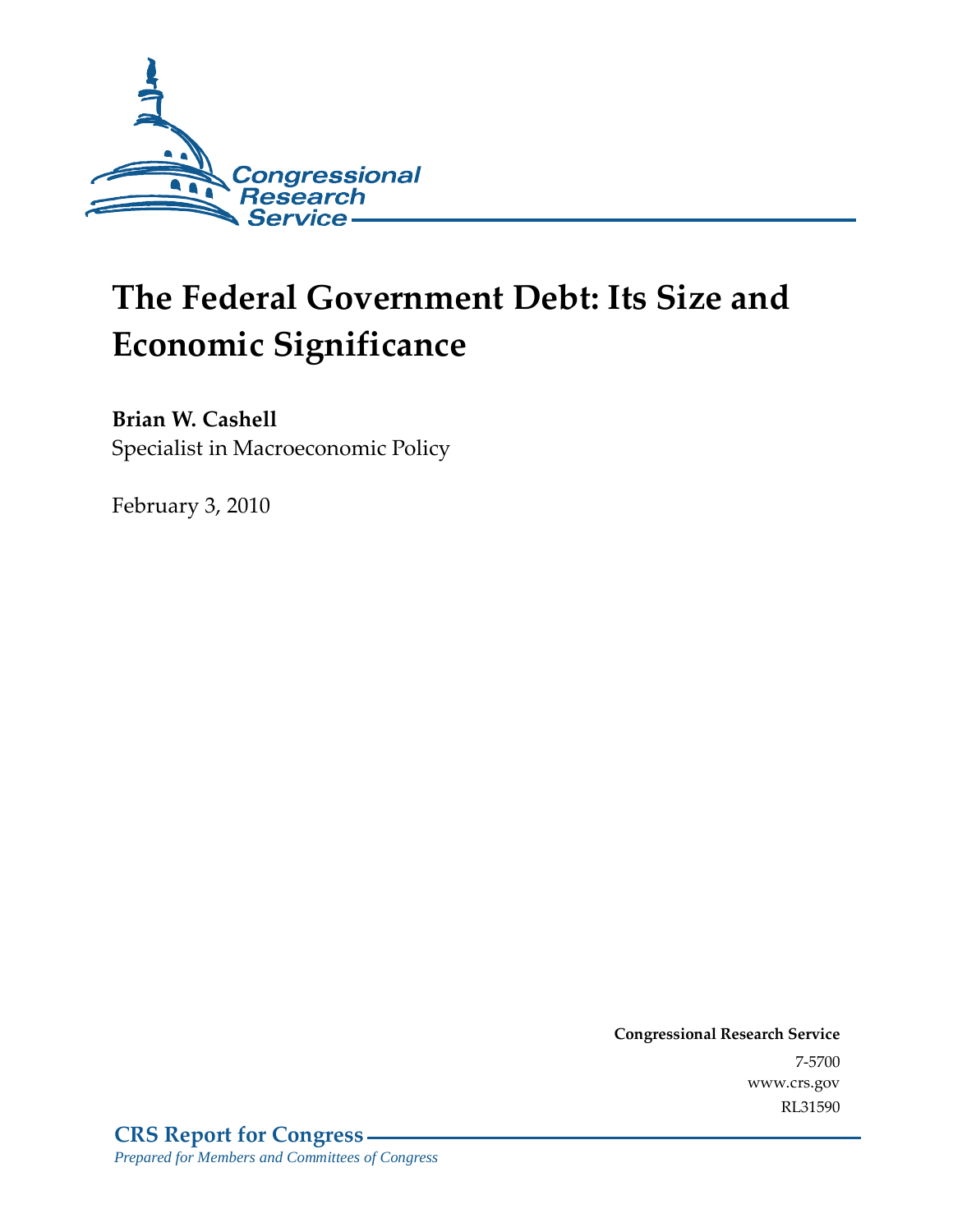### **Summary**

After several years of surpluses in the late 1990s, the federal budget has been in deficit since FY2001. Deficits represent the additional borrowing required in each year to bridge the gap between tax revenues and spending outlays. Each deficit adds to the already existing stock of outstanding federal debt.

Some of those deficits may have seemed large at the time, but the budget deficit for FY2009 was unprecedented, in dollar terms, and the FY2010 deficit is also expected to be much larger than those of past years. The prospect of such rapid growth in the federal debt may seem alarming, and some might wonder how much the debt can grow before it poses significant economic risks.

In a slack economy, federal borrowing and spending can stimulate growth in output in the short run. As the economy approaches full employment, federal government borrowing adds to total credit demand and tends to push up interest rates. Higher interest rates increase the cost of financing new investment in plant and equipment and thus may tend to reduce the stock of productive capital below what it might otherwise have been. That would tend to reduce the longrun rate of growth.

In the long run, the relationship between the growth rate of the federal debt and the overall rate of economic growth is critical to economic stability. As long as the debt grows more rapidly than output, the ratio of debt to gross domestic product (GDP) will rise. Debt growth in excess of economic growth is ultimately unsustainable. Whether the debt-to-GDP ratio is on such a path depends on the size of the budget deficit, the rate of interest, and the rate of growth in GDP.

What matters most, as far as economic stability is concerned, is what investors believe to be the long-run outlook for the debt-to-GDP ratio. If large deficits are expected to persist, or if the interest rate on the debt is expected to exceed the growth rate indefinitely, then at some point the federal government may begin to find it more difficult to sell new securities.

Should the federal government be unable to find private sector buyers, the Federal Reserve might buy Treasury securities in order to sustain their marketability. Should it decide to do so, then the threat is no longer one of government insolvency, but rather of inflation.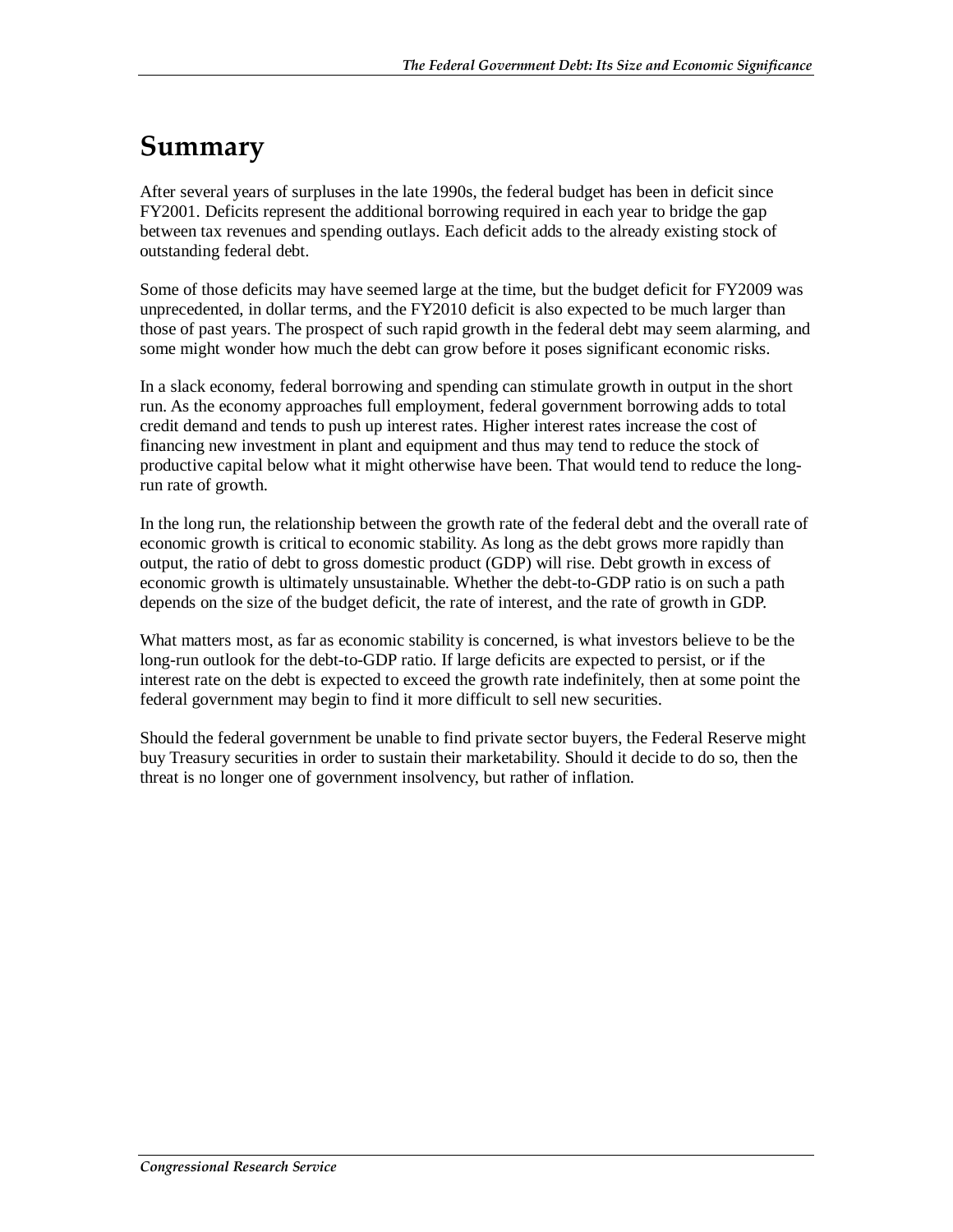## **Contents**

#### **Figures**

#### **Tables**

#### **Contacts**

|--|--|--|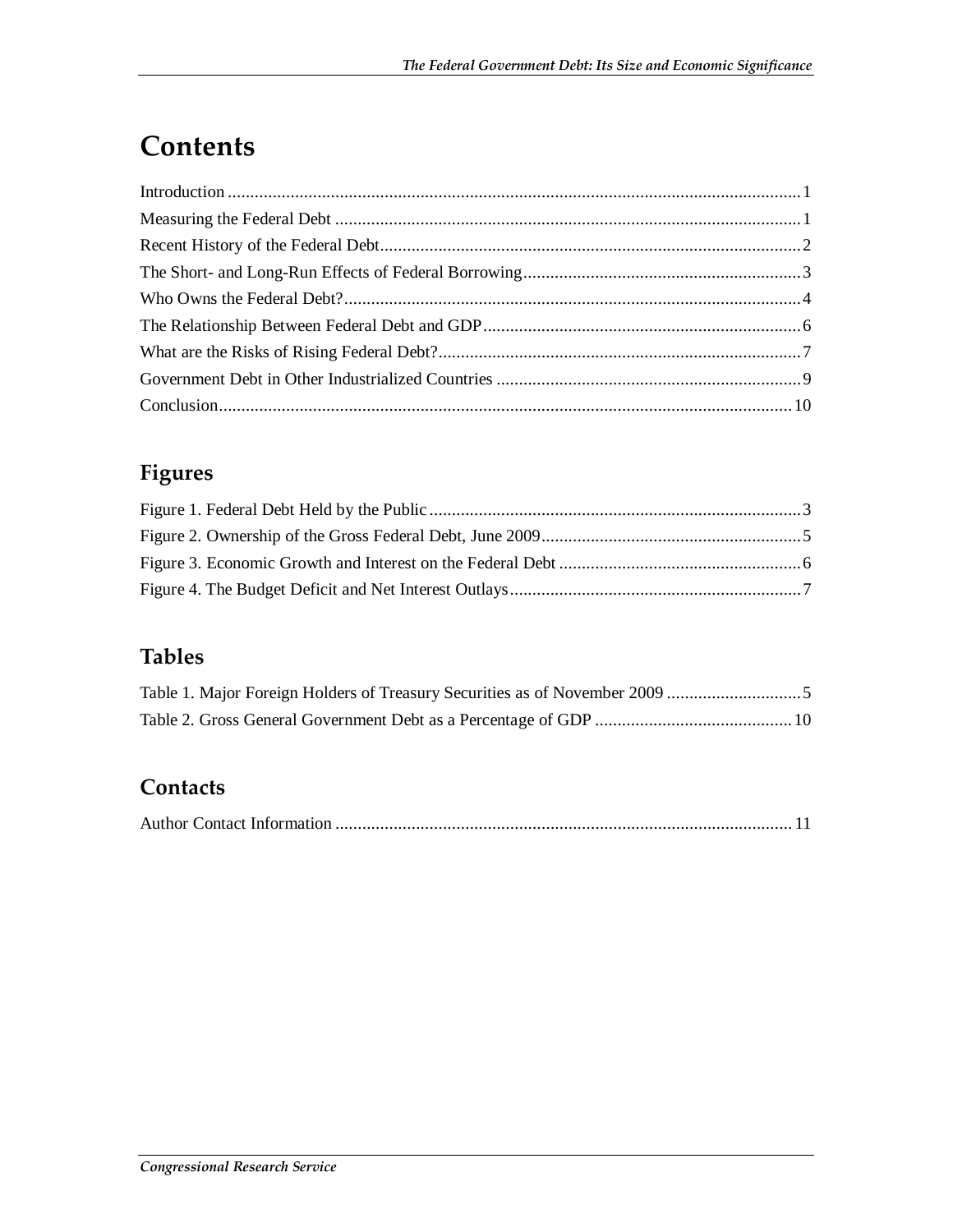## **Introduction**

After several years of surpluses in the late 1990s, the federal budget has been in deficit since FY2001. Deficits represent new borrowing required in each year to bridge the gap between tax revenues and spending outlays. Each deficit adds to the already existing stock of outstanding federal debt.

Some of the deficits in recent years may have seemed large at the time, but the budget deficit for FY2009 was unprecedented, in dollar terms, and the deficit in FY2010 is expected to be considerably larger than in past years as well. The prospect of such rapid growth in the federal debt may seem alarming, and some might wonder how large, or how rapidly, the debt might grow before it poses significant economic risks.

One way in which policymakers have expressed their concerns over the level of federal government debt is in the form of a statutory debt limit.<sup>1</sup> Although the debt limit tends to rise as necessary, those increases serve as occasions to consider the debt itself separately from the policies that account for it.

There is more than one measure of federal debt, and that may be a source of confusion. This report explains the different measures of the U.S. government debt, discusses the historical growth in the debt, identifies the current owners of the debt, presents comparisons with government debt in other countries, and examines the potential economic risks associated with a growing federal debt.

### **Measuring the Federal Debt**

The statutory debt limit is a ceiling set by Congress restricting the total amount of federal debt outstanding. Gross federal debt, with some minor adjustments, is the measure that is subject to the limit.

Although gross federal debt is the broadest measure of the debt, it may not be the most important one. Not all of the gross debt actually represents past borrowing in credit markets. Some of the debt is held by the so-called trust funds, primarily the one for Social Security, but also others such as unemployment insurance, the highway trust fund, and one for federal employee pensions. Relatively small amounts of debt are also held by selected federal agencies.

The assets held by the trust funds consist entirely of non-marketable federal debt. That debt exists only as a bookkeeping entry, and does not reflect past borrowing in credit markets. The trust fund balances represent the cumulative amount that the government has not had to borrow in credit markets since they were simply credited to the trust fund accounts.<sup>2</sup>

The debt measure that is relevant in an economic sense is debt held by the public. This is the measure of debt that has actually been sold in credit markets, and which has influenced interest

 1 CRS Report RL31967, *The Debt Limit: History and Recent Increases*, by D. Andrew Austin and Mindy R. Levit.

<sup>&</sup>lt;sup>2</sup> Interest paid on the trust fund accounts is also strictly a bookkeeping entry and does not constitute an actual outlay of the federal government.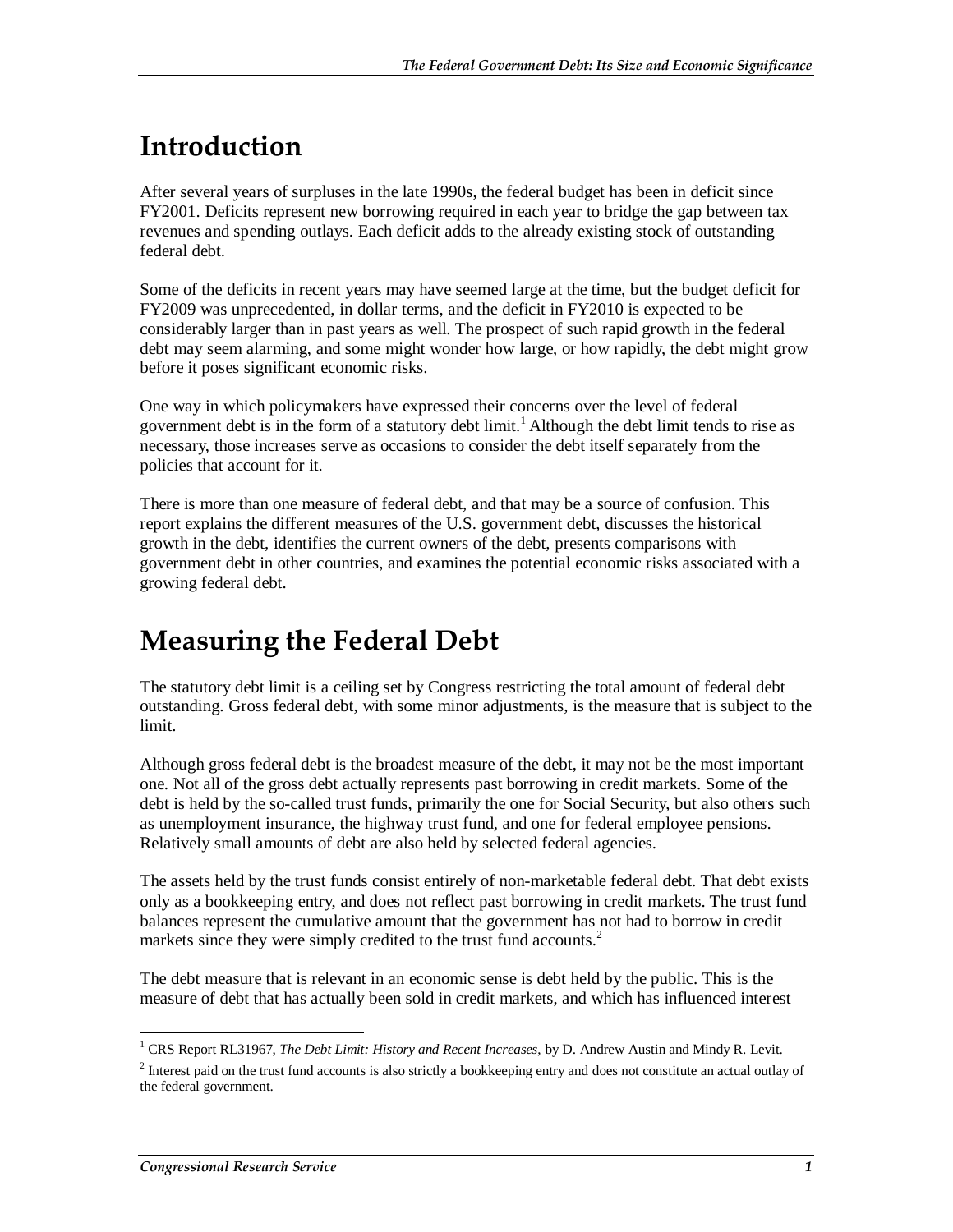rates and private investment decisions. At the beginning of calendar 2010, the debt held by the public was \$7.8 trillion, whereas total gross federal debt was \$12.3 trillion.

The dollar amount of the debt, however large it may seem to be, is not the best measure of its burden on the economy. Just as an individual with a larger income can afford to take on more debt, the importance of the debt can only be measured relative to the overall size of the economy.<sup>3</sup> For a given amount of debt, the larger the potential tax base is, the less of a burden on the economy the interest payments on that debt will be. The most common way of putting the size of the debt in perspective is to express it as a percentage of total gross domestic product (GDP).

### **Recent History of the Federal Debt**

Prior to World War II, the federal budget was in surplus about as often as it was in deficit. Some of the largest increases in the debt resulted from wartime spending. There were large increases in the debt held by the public related to the Civil War and also to World War I. Since World War II, the federal budget has been in deficit most of the time and the debt has steadily grown. Since 1940, revenues exceeded outlays in only 12 years.<sup>4</sup>

**Figure 1** shows gross federal debt held by the public since 1940. The red line plots the dollar value of the debt held by the public since 1940. These are nominal amounts (i.e., they have not been adjusted for inflation). The black line shows the debt held by the public as a percentage of GDP.

The dollar value of the debt rose gradually until the late 1970s and early 1980s, at which time its growth accelerated. It peaked in 1997, fell through 2001, but since then has reached a new high each year. Measuring the debt relative to GDP tells a different story. The surge in debt to finance the costs of World War II is much more pronounced and indicates that recent debt levels are far from unprecedented, in terms of the burden to the economy. Following that surge and until the late 1970s, however, debt grew much less rapidly than did the overall economy and so the ratio fell steadily. Between 1980 and 1995, the debt grew more rapidly than the economy so the ratio rose. Between 1995 and 2001, with the decline in debt levels, the ratio fell. Between 2002 and 2005, it rose again, but then fell in 2006 and 2007 even with significant deficits. It is above the recent peak reached in 1993 but, for now, it is below what it was in 1955. Given current projections the debt-to-GDP ratio seems likely to continue to rise over the next few years.

The 3 Prospects for economic growth may also affect perceptions about the advisability of taking on more debt.

<sup>4</sup> See also CRS Report RL34712, *Ebbs and Flows of Federal Debt*, by Mindy R. Levit.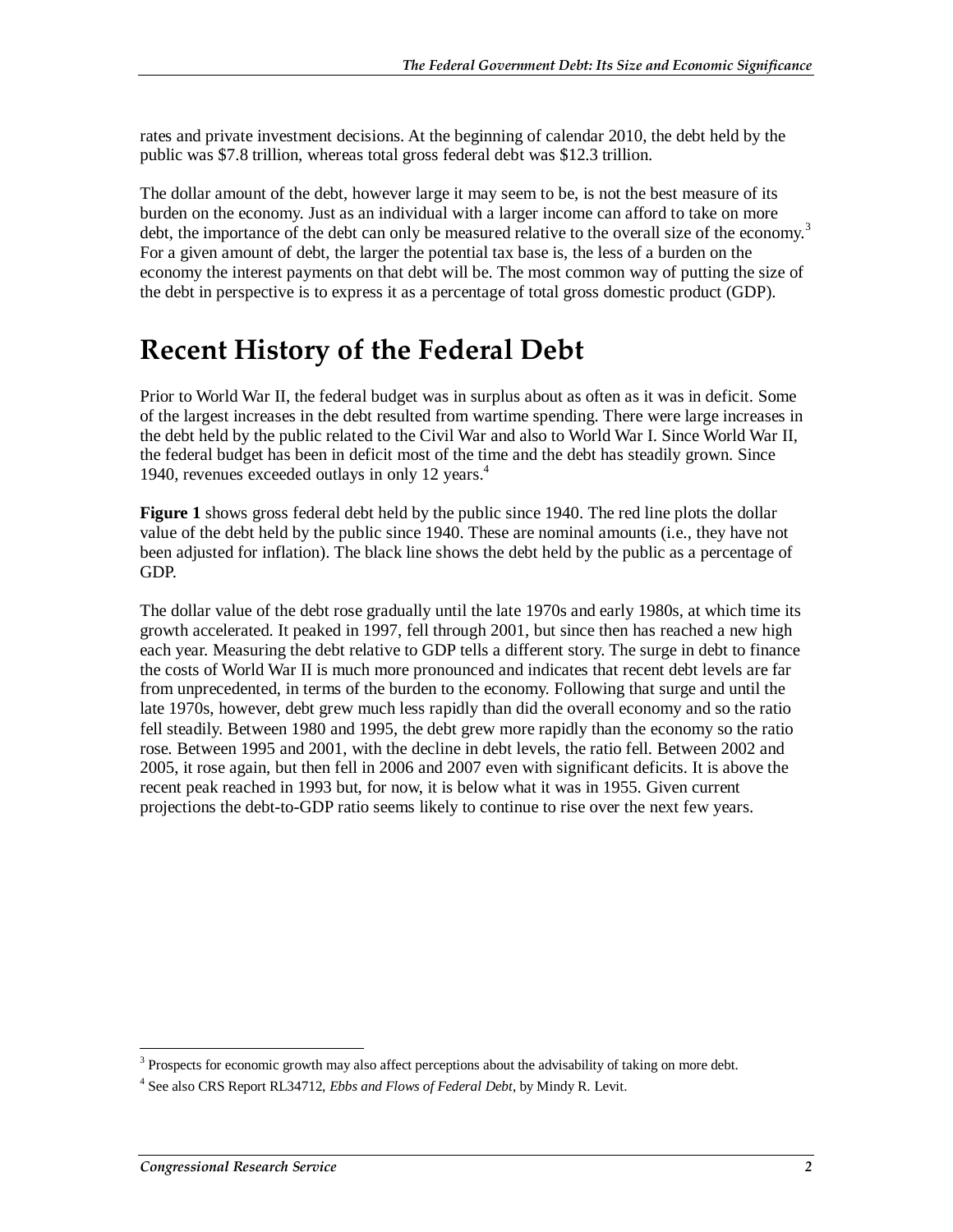

**Figure 1. Federal Debt Held by the Public** 

**Source:** Congressional Budget Office.

## **The Short- and Long-Run Effects of Federal Borrowing**

In the short run, growth in the public debt (i.e., budget deficits) affects the composition of economic output. When there is considerable slack in the economy, the main effect of an increase in the deficit may be to stimulate demand and raise output. That's the reasoning behind the fiscal stimulus in the American Recovery and Reinvestment Act of 2009 (P.L. 111-5).

Eventually, however, as the economy approaches full employment, and credit markets tighten, federal government borrowing tends to push up interest rates. Higher interest rates increase the cost of financing new investment in plant and equipment and thus may tend to reduce the stock of productive capital below what it might otherwise have been. Thus, there may be a shift in the composition of output towards consumption and away from investment. Consumption that might otherwise have been deferred (i.e., saving) is reduced and current consumption rises.

The higher interest rates may also have an effect on international capital flows, and thus on the trade balance. Other things being equal, they make dollar-denominated assets more attractive to foreign investors because of the relatively higher yield. Foreign investors, in order to buy U.S. securities, must first buy dollars with which to pay for them. The increased demand for dollars in exchange markets tends to push up the price of the dollar in terms of other currencies.<sup>5</sup>

-

 $<sup>5</sup>$  In the current international economic environment a desire for quality investments may also affect capital flows. See</sup> CRS Report R40007, *Financial Market Turmoil and U.S. Macroeconomic Performance*, by Craig K. Elwell.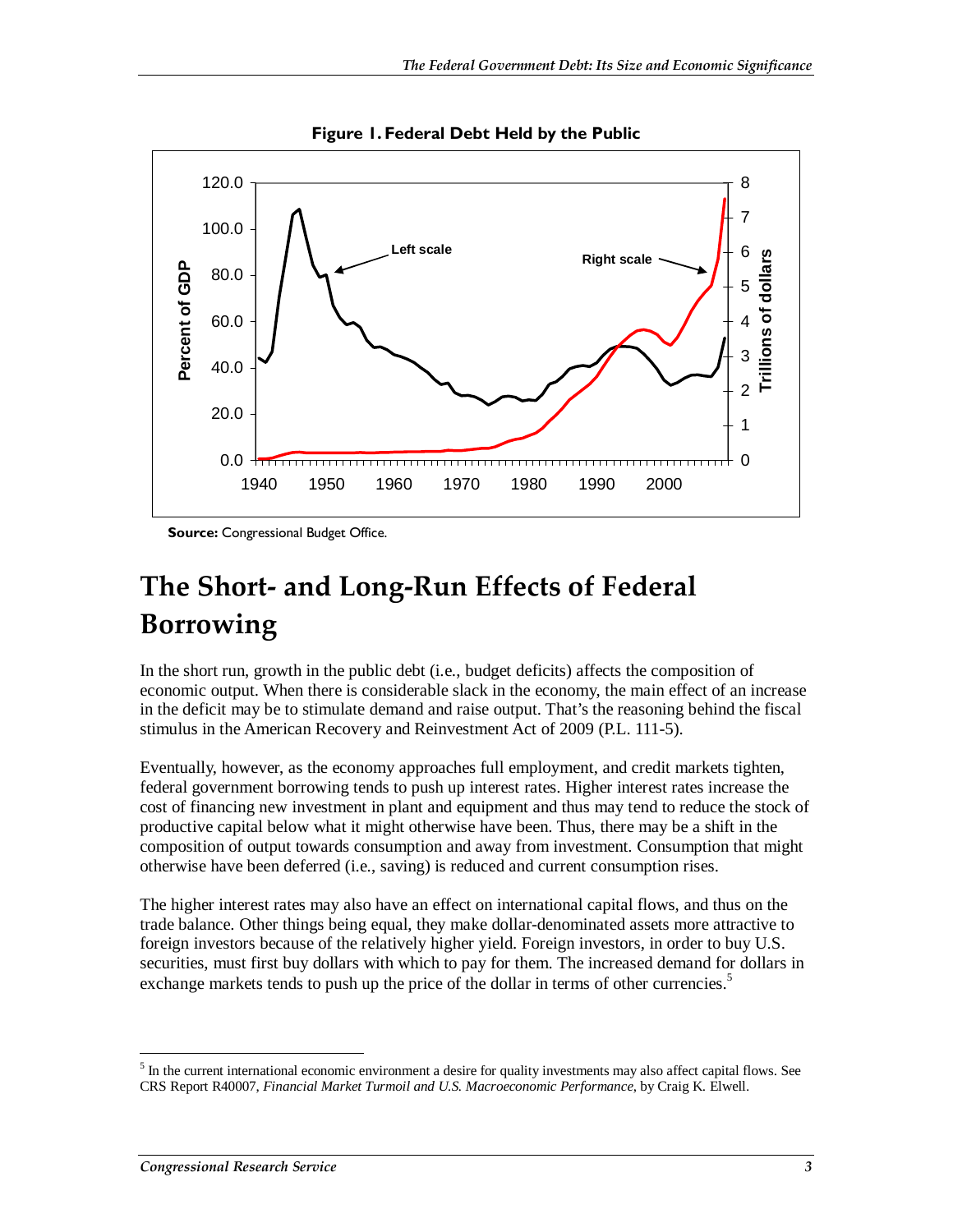The increase in the exchange value of the dollar has two mutually reinforcing effects. First, the price of imported goods falls because it takes fewer dollars to buy the same quantity of goods and services abroad. Lower prices for imported goods means, other things being equal, that U.S. consumers spend more on goods and services produced abroad. Second, the price of U.S. produced goods and services rises for foreigners because the amount of foreign currency required to buy a given quantity of U.S. exports rises. Because U.S. exports are more expensive, they tend to decline.

Both the rise in imports and the drop in exports contribute to a larger trade deficit. Because of the increased domestic borrowing associated with the rising federal debt, firms that sell a significant share of their production abroad, and those that compete directly with foreign firms selling in the United States, experience a drop in the demand for their goods and services. The increased capital inflow, however, may offset to some extent the reduction in investment that might otherwise result from the increase in domestic credit demand.<sup>6</sup>

### **Who Owns the Federal Debt?**

Because Treasury securities are seen as relatively safe, they are held by a wide range of investors. Next to cash they are the most liquid asset, meaning they can easily be converted to cash when necessary, on short notice. Because of that, investors hold them as a way of managing the overall risk associated with their portfolios.

**Figure 2** shows a breakdown of the holders of the outstanding gross federal debt. The U.S. government is itself the largest holder of the debt, mainly in the trust funds. Included in the "other" category are financial institutions, including banks, insurance companies, and mutual funds, as well as private pension funds. The Federal Reserve holds a significant share of the debt. The Federal Reserve buys and sells Treasury securities in its open market operations in order to manage short-term interest rates.<sup>7</sup> State and local governments hold Treasury securities as well, mainly in pension funds for their employees. Foreign investors hold 29.3% of the debt.

The Treasury Department publishes estimates of major foreign holdings of Treasury securities. Mainland China, Japan, and the United Kingdom are the three largest holders. **Table 1** presents recent data for countries with the largest holdings of Treasury securities.

<sup>-</sup><sup>6</sup>In the longer run, as the amount of foreign holdings of U.S. assets increases, an increasing share of U.S. income will flow abroad in the form of interest, dividend, and rent payments. While this outflow does not necessarily mean a decline in U.S. living standards, it may mean that future living standards will not be as high as they would have been if a greater share of domestic investment had been financed by borrowing at home instead of abroad.

<sup>&</sup>lt;sup>7</sup> Recently the share of Treasury securities held by the Federal Reserve has fallen. In an effort to add liquidity to credit markets, the Federal Reserve has swapped substantial amounts of Treasury securities for relatively riskier assets that were held by other financial institutions. See CRS Report RL34427, *Financial Turmoil: Federal Reserve Policy Responses*, by Marc Labonte.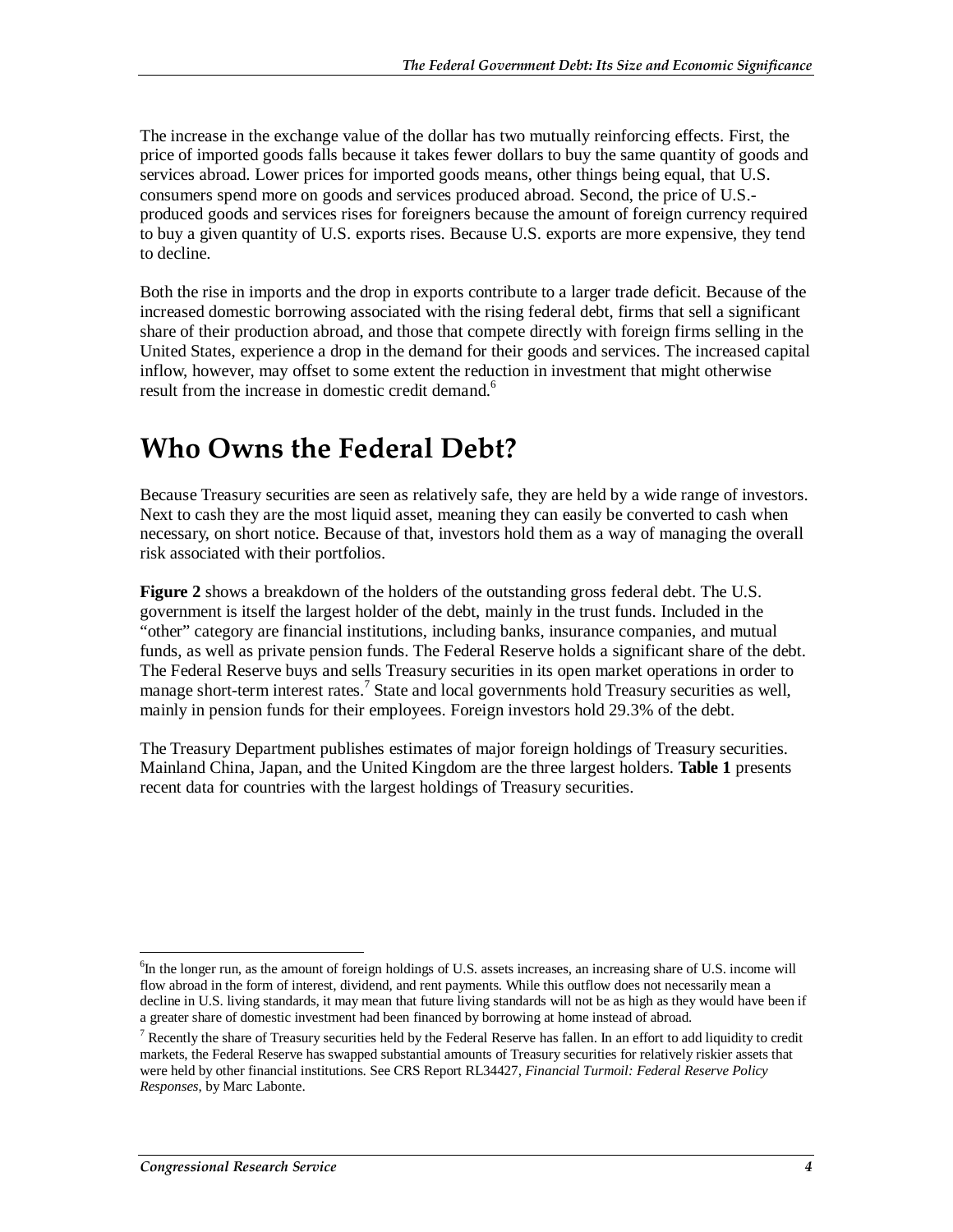

**Figure 2. Ownership of the Gross Federal Debt, June 2009** 

**Source: Department of the Treasury.** 

| Country                   | Holdings (billions of dollars) | <b>Percentage of Foreign Held Debt</b> |
|---------------------------|--------------------------------|----------------------------------------|
| <b>Total Foreign Held</b> | 3,597.5                        | 100.0                                  |
| Mainland China            | 789.6                          | 21.9                                   |
| Japan                     | 757.3                          | 21.1                                   |
| United Kingdom            | 277.5                          | 7.7                                    |
| Oil Exporters             | 187.7                          | 5.2                                    |
| Caribbean Banking Centers | 179.8                          | 5.0                                    |
| Brazil                    | 157.1                          | 4.4                                    |
| Hong Kong                 | 146.2                          | 4.1                                    |
| Russia                    | 128.1                          | 3.6                                    |
| Luxembourg                | 91.7                           | 2.5                                    |
| Taiwan                    | 78.4                           | 2.2                                    |
| Switzerland               | 63.0                           | 1.8                                    |
| Germany                   | 53.6                           | 1.5                                    |

|  |  | Table 1. Major Foreign Holders of Treasury Securities as of November 2009 |  |  |
|--|--|---------------------------------------------------------------------------|--|--|
|  |  |                                                                           |  |  |

**Source:** Department of the Treasury; Federal Reserve Board.

**Notes:** Oil Exporters include Ecuador; Venezuela; Indonesia; Bahrain; Iran; Iraq; Kuwait; Oman; Qatar; Saudi Arabia; the United Arab Emirates; Algeria; Gabon; Libya; and Nigeria.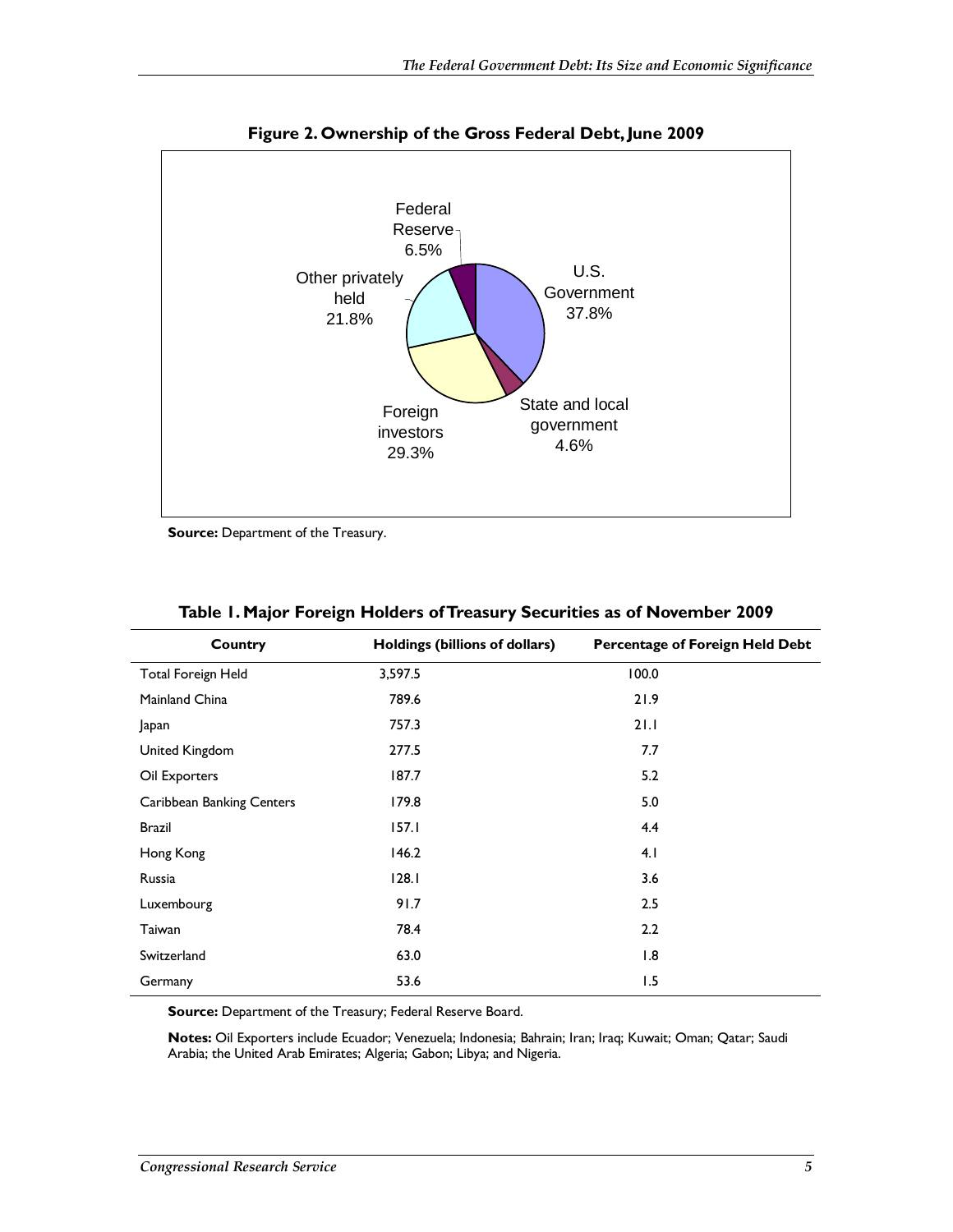### **The Relationship Between Federal Debt and GDP**

In the long run, the relationship between the growth rate of the federal debt and the overall rate of economic growth is critical to economic stability. As long as the debt grows more rapidly than output, the ratio of debt to GDP will rise. Perpetual debt growth in excess of economic growth is inherently unsustainable.

Whether the debt-to-GDP ratio is on such a path depends on the budget deficit, of course, but also on the rate of interest and the rate of growth in GDP.<sup>8</sup> To illustrate, consider the case where the budget is balanced except for the interest payment on the debt. In other words, the budget deficit is equal to the interest payment. In this case, the debt would grow each year by an amount equal to the interest cost of financing the debt. Thus, the growth rate of the debt would equal the interest rate. If the interest rate were higher than the growth rate of GDP, then the debt would grow faster than GDP and the ratio of debt to GDP would rise. If, instead, the interest rate stays below the economic growth rate, then the ratio of debt to GDP would fall.

**Figure 3** compares the average interest rate on the federal debt with the growth rate of nominal GDP. This measure of economic growth reflects changes in both real output and inflation. The green line shows the annual growth rate of nominal GDP, and the red line shows the average interest rate on the outstanding federal debt held by the public.





**Source:** Department of Commerce, Bureau of Economic Analysis; Congressional Budget Office.

For most of the period between 1940 and 1980, the interest rate remained well below the growth rate of the economy. For much of the past 25 years, however, the interest rate has been above the growth rate, which through the mid-1990s contributed to the rising debt-to-GDP ratio. If the

<sup>&</sup>lt;sup>8</sup> In the current discussion, both the growth rate and the interest rate are nominal (i.e., not adjusted for inflation).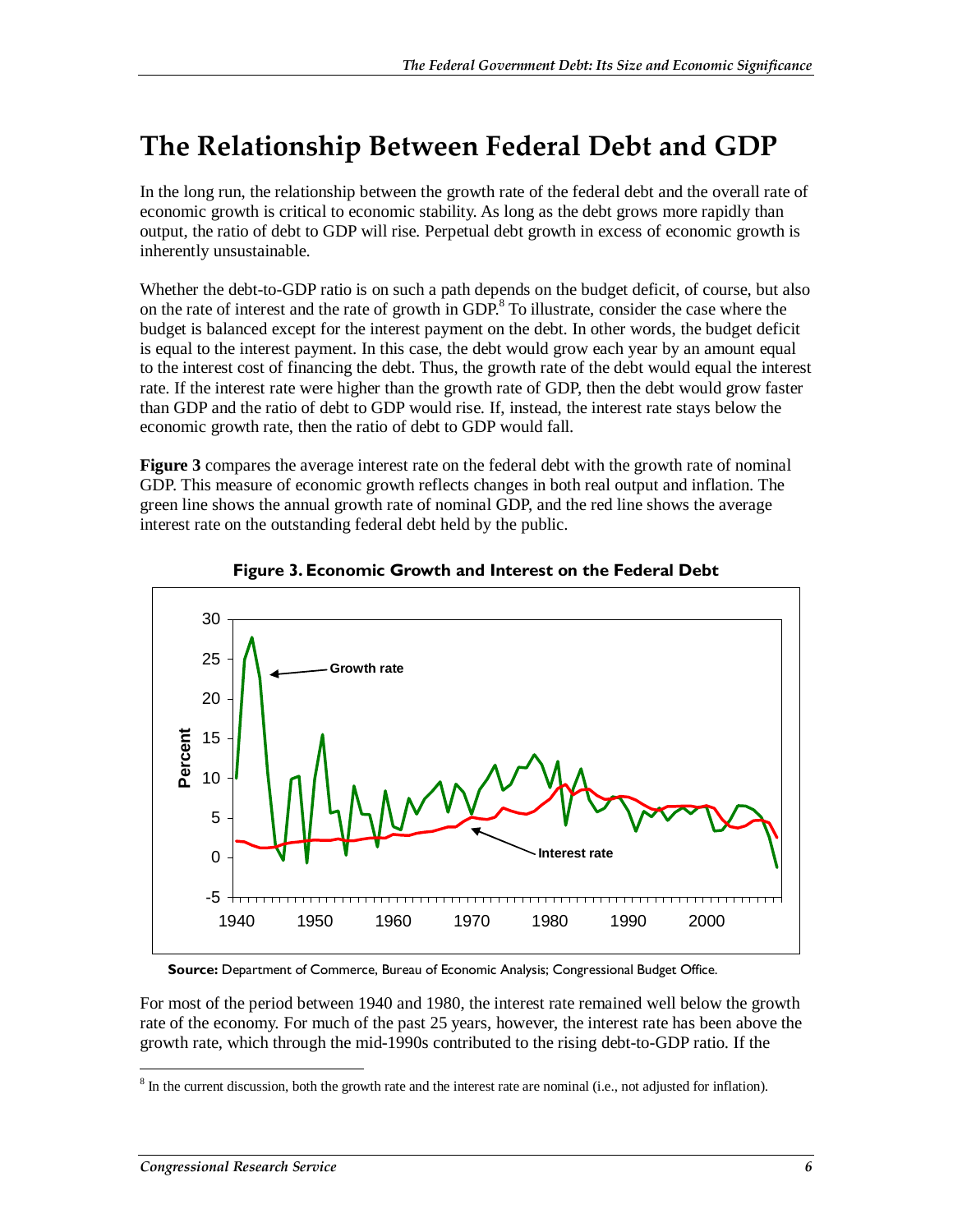interest rate is less than the growth rate, it is possible for the debt ratio to fall even with a modest budget deficit. When the interest rate is above the growth rate, a surplus is required to keep the debt-to-GDP ratio from rising.

Consider the case where the budget deficit is larger than the interest payment on the debt. When the budget deficit is larger than the interest payment, the difference between the two is sometimes referred to as the "primary" deficit. In that case, the growth rate of the debt would be larger than the interest rate, and so, even with an interest rate below the GDP growth rate, the debt-to-GDP ratio could still rise. **Figure 4** shows the relationship between the budget deficit and the interest payment on the debt from 1940 through 2009. The black line shows the deficit (which in some cases is negative, i.e., a surplus), and the red line shows the interest payment.



**Figure 4. The Budget Deficit and Net Interest Outlays** 

**Source:** Congressional Budget Office.

Although there were clearly exceptions, the overall pattern until recently was for the budget deficit and the interest payment to rise in tandem, which is not surprising since the deficits represents additional debt which requires a larger interest payment. In the late 1990s, when the budget was in surplus (i.e., a negative deficit), the budget deficit was clearly substantially less than the interest payment which contributed to the decline in the debt-GDP ratio. Since FY2003 that situation has reversed, and except for FY2007 the deficit has been larger than the interest payment.

### **What are the Risks of Rising Federal Debt?**

The federal government usually has little difficulty in marketing securities when revenues fall short of outlays. As long as there is a ready market for federal debt, the risks are small.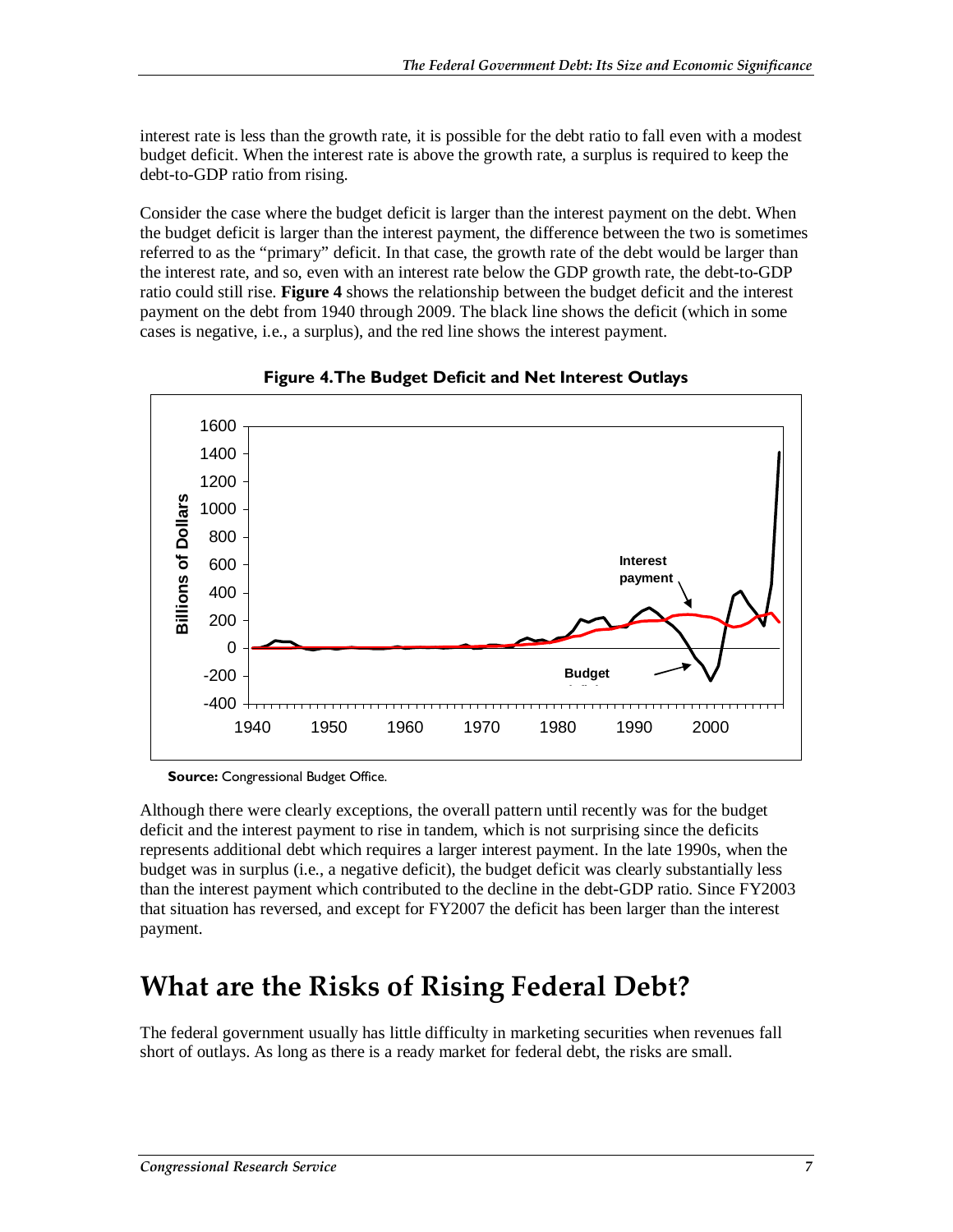What matters most, as far as economic stability is concerned, is what investors believe the longrun trend in the debt-GDP ratio to be. If large primary deficits (deficits in excess of the net interest payment) are expected to persist, or if the interest rate on the debt is expected to exceed the growth rate indefinitely, then at some point the federal government may find it more and more difficult to sell new securities. In other words, it may become harder for the federal government to find willing lenders to finance its deficits. At worst, private investors might come to doubt the federal government's ability even to meet its interest payments, and would be reluctant, if not completely unwilling, to hold government bonds.

Inability to borrow money in credit markets can be fatal to private businesses. Firms that are losing money and cannot find willing lenders are on the road to bankruptcy. The federal government, however, has a source of credit not available to individual businesses, the Federal Reserve Bank.

There are two possible outcomes should the federal government be unable to find private sector buyers, either domestic or foreign, for its securities. First, the federal government could simply find itself unable to meet all of its obligations. In that case outlays would have to fall unless taxes were increased enough to eliminate the shortfall. Second, rather than allow the government to default, the Federal Reserve might buy sufficient Treasury securities in order to sustain their marketability.<sup>9</sup>

Although subject to congressional oversight, the Federal Reserve is independent and under no legal obligation to ensure the sale of government securities. But should it decide to do so, then the threat is no longer one of government insolvency, but rather of inflation.

When the Federal Reserve buys Treasury securities, it increases the stock of reserves to commercial banks. Those increased reserves, in turn, increase the banks' capacity to lend money and create demand deposits, increasing the stock of money in circulation. The historical record demonstrates that continued financing of large government budget deficits by "printing money" runs a substantial risk of rapidly accelerating inflation.

Current and projected federal debt, however, are both short of the levels thought to be associated with this risk. For the moment, federal debt remains well below the level it reached following World War II.

History provides a number of examples where large public sector debt led to serious economic consequences. In the aftermath of World War I, four countries experienced episodes of rapid inflation directly attributable to the central bank financing of very large budget deficits through money creation: Germany, Poland, Austria, and Hungary. In each of these cases, more than onehalf of the total central government expenditures was deficit financed. As a result, the public lost confidence in the governments' ability to bring growth in public sector debt under control by either raising taxes or cutting expenditures.<sup>10</sup>

<sup>-</sup> $9$  By law (section 14(b) of the Federal Reserve Act), the Federal Reserve can only buy Treasury securities in the open market. It cannot buy them directly from the Treasury.

<sup>10</sup>Thomas J. Sargent, "The Ends of Four Big Inflations," in Robert Hall, ed., *Inflation: Causes and Effects* (National Bureau of Economic Research, 1982), pp. 41-97.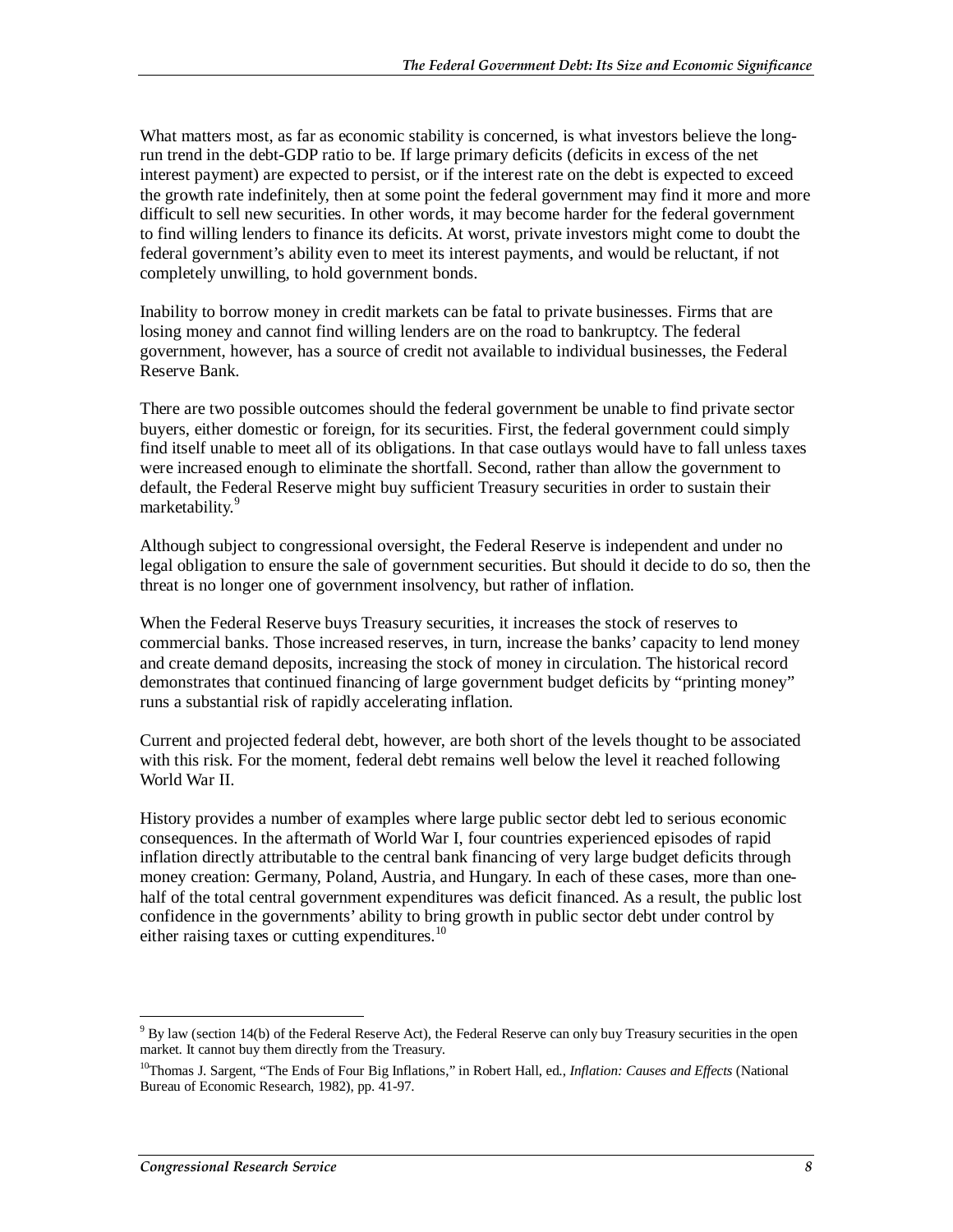Immediately following World War II, Hungary experienced the most extreme episode of inflation on record. Between July 1945 and August 1946, the price level in Hungary rose by a factor of 3 x  $10^{25}$ . As is characteristic of instances of very rapid inflation, tax revenues fell far short of public expenditures during this time. For much of the period, revenues covered less than 10% of total expenditures.<sup>11</sup>

During the mid-1980s, Bolivia experienced an episode of very rapid inflation. In 1984, general government revenues represented less than 20% of total government expenditures, and the budget deficit surpassed 20% of GDP. Annual inflation in 1984 was over 1,000%, and in 1985 the inflation rate topped  $11,000\%$ <sup>12</sup>

These are all examples of extreme cases, but they serve to put the U.S. experience in perspective. Even in instances of much more modest federal government credit demand, there remains the possibility that the Federal Reserve might seek to mitigate any upward pressure on interest rates due to the Treasury's borrowing needs at the risk of pushing up the inflation rate. But as long as the Treasury can find buyers for its securities in private credit markets, the Federal Reserve will likely find it easier to pursue an anti-inflationary policy.

In any country with a large government debt there may be temptation to reduce the real value of that debt with inflation. In cases where that is perceived to be a real possibility, nominal interest rates may be higher than they otherwise would be because investors demand a higher rate of return to protect themselves from the possible decline in the value of their assets. The independence of the Federal Reserve is generally believed to reduce the possibility that will happen. $^{13}$ 

#### **Government Debt in Other Industrialized Countries**

Short of the extreme examples cited in the previous section, it is useful to compare the federal government debt in the United States with that of other developed countries. The United States is not the only country whose central government has issued a significant amount of debt.

Among the countries shown in **Table 2** are all those participating in the European Economic and Monetary Union (EMU). These are the countries who now use the Euro as their currency. The Maastricht Treaty established conditions for European Union countries' participation in the EMU. Among them was the condition that a member country's public sector financial condition must be "sustainable." In particular, the standards for assessing the sustainability of public sector finances were that the public sector deficit not exceed 3% of GDP, and that the public sector debt not exceed 60% of GDP. More than half of the Euro countries now have debt-to-GDP ratios above 60%.

<sup>-</sup><sup>11</sup> William A. Bomberger and Gail E. Makinen, "The Hungarian Hyperinflation and Stabilization of 1945-1946," *Journal of Political Economy*, vol. 91, no. 5 (1983), pp. 801-824.

<sup>12</sup> Juan-Antonio Morales, "Inflation Stabilization in Bolivia," in Michael Bruno et. al., eds., *Inflation Stabilization* (MIT Press, 1988), pp. 307-346.

<sup>&</sup>lt;sup>13</sup> See CRS Report RL31056, Economics of Federal Reserve Independence, by Marc Labonte.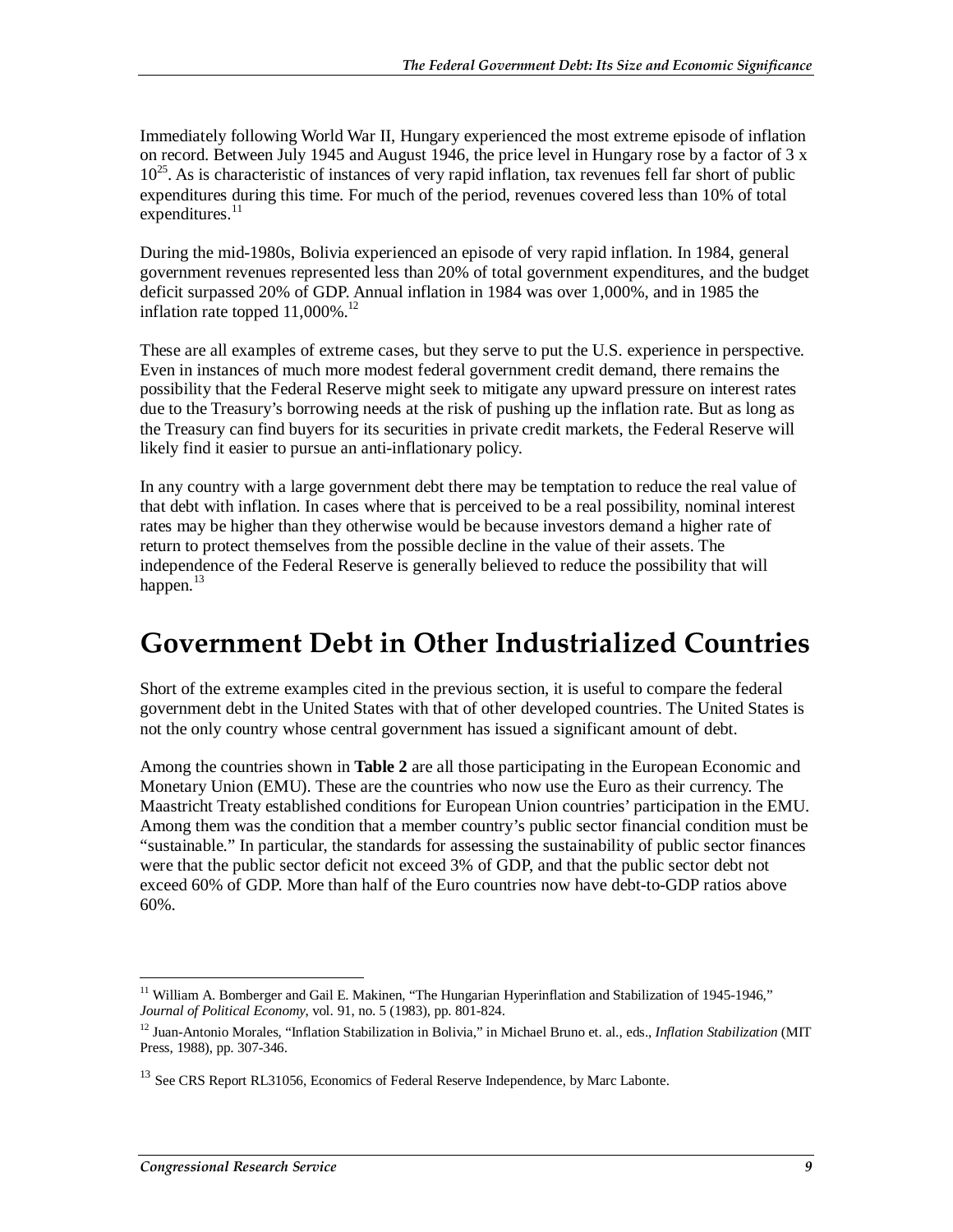As the figures in **Table 2** indicate, the United States is far from having the largest government debt. Of the 17 countries shown, five had a higher debt-to-GDP ratio in 2009 than did the United States. Twelve countries increased their debt ratio between 2000 and 2009. Four of the countries had public debt larger than their GDP in 2009.

| Country                         | 2000  | 2009  |
|---------------------------------|-------|-------|
| Austria <sup>a</sup>            | 71.1  | 72.9  |
| <b>Belgium</b> <sup>a</sup>     | 113.8 | 101.2 |
| Canada                          | 82.1  | 82.8  |
| Finland <sup>a</sup>            | 52.3  | 43.7  |
| Francea                         | 65.6  | 84.5  |
| Germanya                        | 60.4  | 77.4  |
| Greecea                         | 114.9 | 114.9 |
| Ireland <sup>a</sup>            | 40.2  | 65.8  |
| Italya                          | 121.0 | 123.6 |
| Japan                           | 135.4 | 189.3 |
| Luxembourga                     | 9.2   | 18.2  |
| <b>Netherlands</b> <sup>a</sup> | 63.9  | 71.4  |
| Portugala                       | 62.0  | 83.8  |
| Spaina                          | 66.5  | 59.3  |
| Switzerland                     | 52.5  | 44.4  |
| United Kingdom                  | 45.1  | 71.0  |
| <b>United States</b>            | 54.4  | 83.9  |

**Table 2. Gross General Government Debt as a Percentage of GDP** 

**Source:** Organization for Economic Co-operation and Development.

a. Member of the European Economic and Monetary Union (Euro country).

#### **Conclusion**

It appears that the federal debt is likely to rise significantly in the near future. The Congressional Budget Office now projects the budget to be in deficit through 2020. In the current economy, however, there is significant slack and debt growth is likely to affect aggregate demand much more than prices or interest rates.

At current and even at projected levels, most economists would agree the debt poses little immediate risk to economic stability. But continued deficits on the order of 10% of GDP eventually might, and are likely unsustainable. Ultimately the risk of a very large, and rapidly growing, government debt is extremely high rates of inflation, as pressure would mount on the Federal Reserve to monetize the debt.